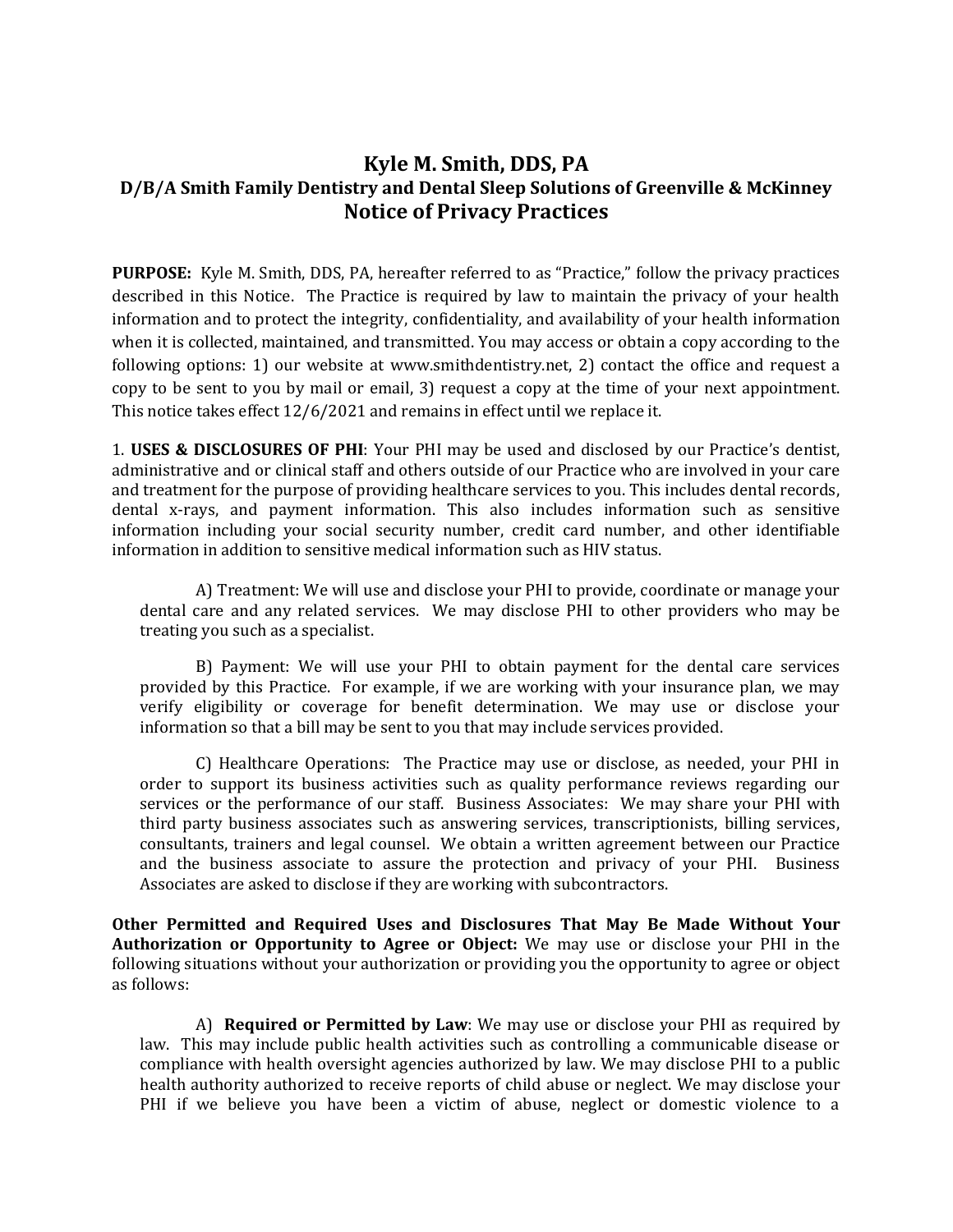governmental agency authorized to receive such information in compliance with state and federal law. We may disclose your PHI to the Food and Drug Administration for the quality, safety, or effectiveness of FDA-regulated products or activities. We may disclose your PHI in the course of a legal proceeding in response to a subpoena, discovery request or other lawful process. We may also disclose PHI to law enforcement providing applicable legal requirements are satisfied. We may disclose PHI to a coroner or medical examiner for identification purposes. We may disclose PHI to researchers when the information does not directly identify you as the source of the information and such research has been approved by an institutional review board to ensure the privacy of the PHI. We may disclose PHI as authorized to comply with workers' compensation laws. We may use and disclose your PHI if you are an inmate of a correctional facility and this information is necessary for your care.

**Authorization for Other Uses and Disclosures of PHI:** Use and disclosure of your PHI not addressed in this Notice of Privacy Practices will be made only with your written authorization. You may revoke this authorization in writing at any time. If you revoke this authorization, we will no longer use or disclose your PHI; however, we are unable to retrieve previous disclosures made with your prior authorization.

### **Other Permitted and Required Uses and Disclosures that Require Your Permission or Objection:**

i) Students: We may share PHI with students working in our Practice to fulfill their educational requirements. If you do not wish a student to observe or participate in your care, please notify your provider.

ii) Appointment Reminders: We may contact you as a reminder of your appointment. Only limited information is provided on an answering machine or an individual other than you answering the call. We may send text or email appointment reminders, or post card or letter notifying you that it is time to make an appointment. You may provide a preferred means of contact such as a mobile telephone number or email address. Reasonable requests will be accommodated.

iii) Family, Close Friends, Personal Representatives & Care Givers: Our staff may disclose to person involved in your care your PHI relevant to that person's involvement in your care or payment of the services providing you identify these individual(s) and authorize the release of information. If you are unable to agree or object to such disclosure, we may disclosure such information as necessary if we determine that it is in your best interest based on our professional judgment. If a young adult age eighteen (18) requests that his or her information not be released to a parent or guardian, we must comply with this request in compliance with state law. For minor children living in divided households, both parents (mother and father) have access to the PHI unless their parental rights have been terminated. Payment of services is addressed in your Final Divorce Decree; however, we obtain payment from the parent who brings the child in for treatment. We will provide you a statement to send to the other parent for your reimbursement.

iv) Emails: Email and other electronic forms of communication may not be encrypted. Such email may compromise the security of your PHI. If you elect alternative forms of communication, please notify our office.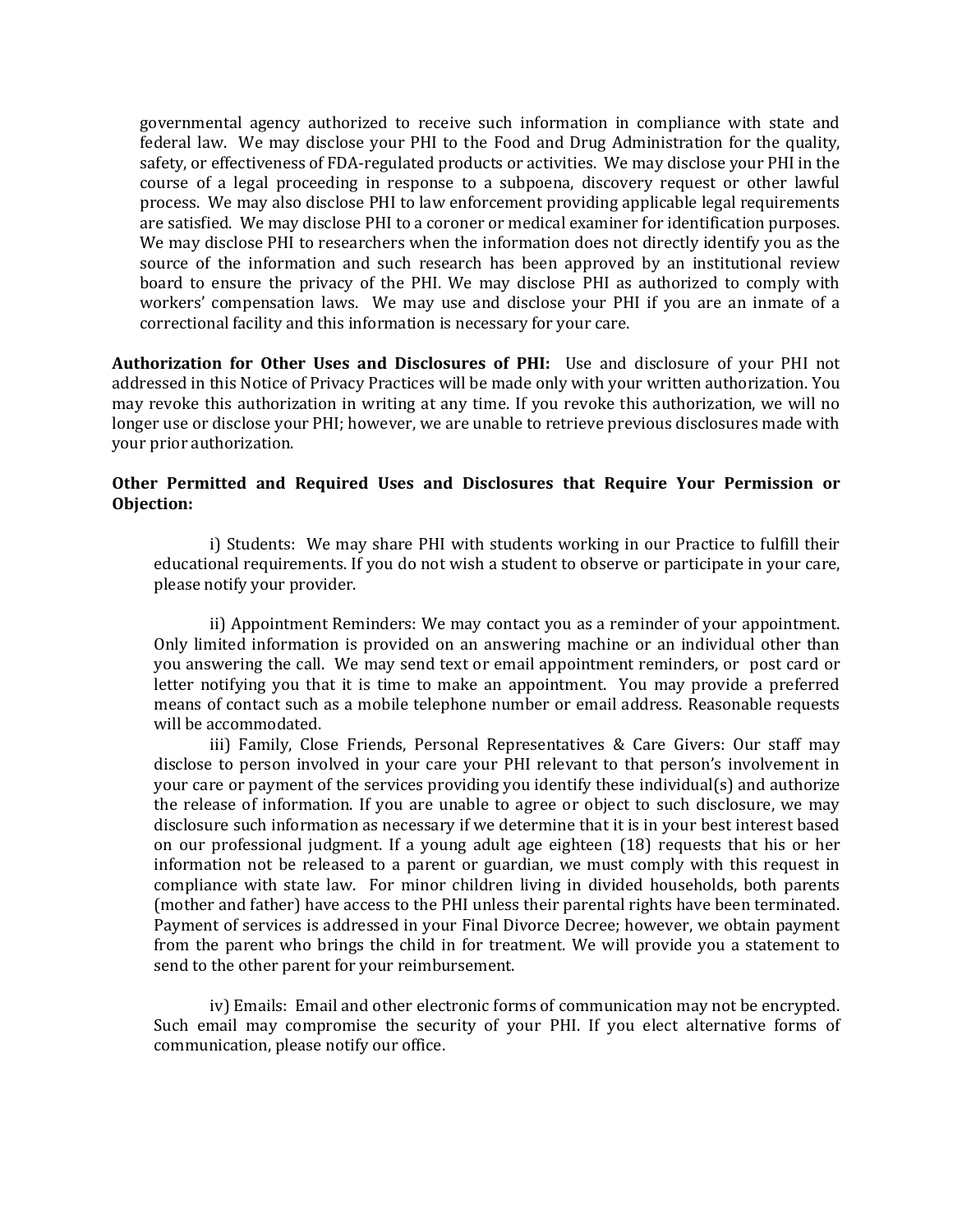v) Disaster Relief: If applicable, we may use or disclose your PHI to an authorized public or private entity to assist in disaster relief efforts and to coordinate uses and disclosures to family or other individuals involved in your care.

2. **YOUR RIGHTS**. The following is a statement of your rights regarding PHI we gather about you:

A) Copy of this Notice: You have the right to a copy of this notice including a paper copy.

B) Inspect and Copy PHI: You have the right to inspect and obtain a copy of PHI about you maintained by our Practice to include dental and billing records. You must submit a written request and indicate whether you prefer a paper or electronic copy. According to state and federal law, we may charge you a reasonable fee to copy your records. Under Texas H.B.300 healthcare providers that maintain electronic health records must respond to a request for access within 15 business days of receipt of a written request unless HIPAA does not require access. There are no extensions under Texas H.B. 300. Our Practice does not transmit unsecure PHI via email. However, if you prefer this information emailed to you with encryption or security measures, we will comply with your request and will verify your email address. We suggest sending our Practice an email and we will reply with the attachment. (Note: Under federal law, you may not inspect or copy psychotherapy notes; information compiled in reasonable anticipation of, or use in, a civil, criminal or administrative action or proceeding. Please contact our Privacy Officer for more details).

C) Amendment: You have the right to have your provider amend your PHI about you in a designated record set. Please consult with our Privacy Officer. We may deny this request and you may respond with a statement. We may include a rebuttal statement in your record. Reasons we may deny amending such information, but not limited to these reasons, is if we did not create the information, or if the individual who created the information is no longer available to make the amendment or it is not part of the information maintained at our Practice.

D) Restrictions: You have the right to request a restriction of your PHI. If you paid outof-pocket for a service or item, you have the right to request that information not be disclosed to a health plan for purposes of payment or health care operations and we are required to honor that request. You may request in writing to our Privacy Officer not to use or disclose any part of your PHI for the purposes of treatment, payment or health care operations such as to family members or friends involved in your care or for notification purposes as described in this Notice of Privacy Practices. However, your provider is not required to agree to this restriction. You may discuss restrictions with our Privacy Officer.

E) Confidential Communications: You have the right to request to receive confidential communications from our Practice by alternative means or at an alternative location. For example, you may prefer our Practice to use your mobile telephone or email rather than a residential line. Please make this request in writing to the Privacy Officer. Our staff will not ask personal questions regarding your request.

F) Disclosures: You have the right to request an accounting of disclosures of your PHI including those made through a Business Associate as set forth in CFR 45 § 164.528. The HITECH Act removed the accounting of disclosures exception to PHI to carry out treatment, payment and healthcare operations if such disclosures are made through the EHR. To request an accounting, you must submit your request in writing to the Privacy Officer.